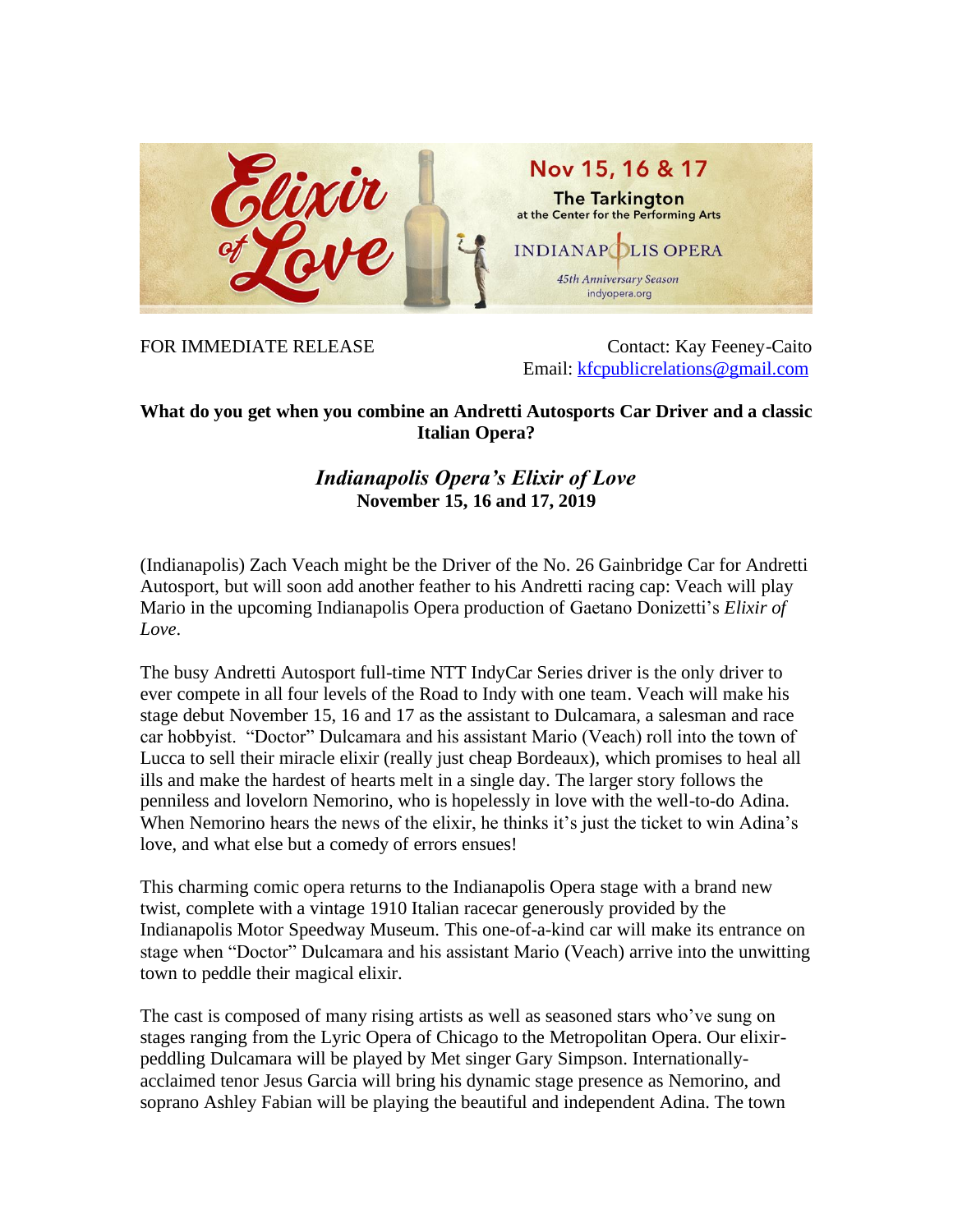gossip Giannetta will be played by Indianapolis Opera's resident artist mezzo soprano Katherine Fili, and last but not least, Belcore will be played by American baritone Ethan Vincent, who in addition to his operatic credits can be seen in the featured role of César in the acclaimed film *Bel Canto* alongside Academy Award Winner Julianne Moore and Oscar nominee Ken Watanabe.

A. Scott Parry, director of Indianapolis Opera's 2019 production of *Camelot*, returns to Indianapolis Opera to direct and newly-appointed Artistic Advisor, Alfred Savia, will conduct.

Single tickets can be purchased by calling the Tarkington box office at 317-660-3373 or online at the Tarkington website. Tickets range from \$35 to \$86. The Tarkington Theater is in the same building as the Studio Theater, across the Center Green from the Palladium and adjacent to the Center Parking Garage located at 3 Center Green, Carmel, Indiana.

## **Our Mission:**

The mission of Indianapolis Opera is to educate, inspire, and entertain through the creation and presentation of musical storytelling for the Hoosier community.